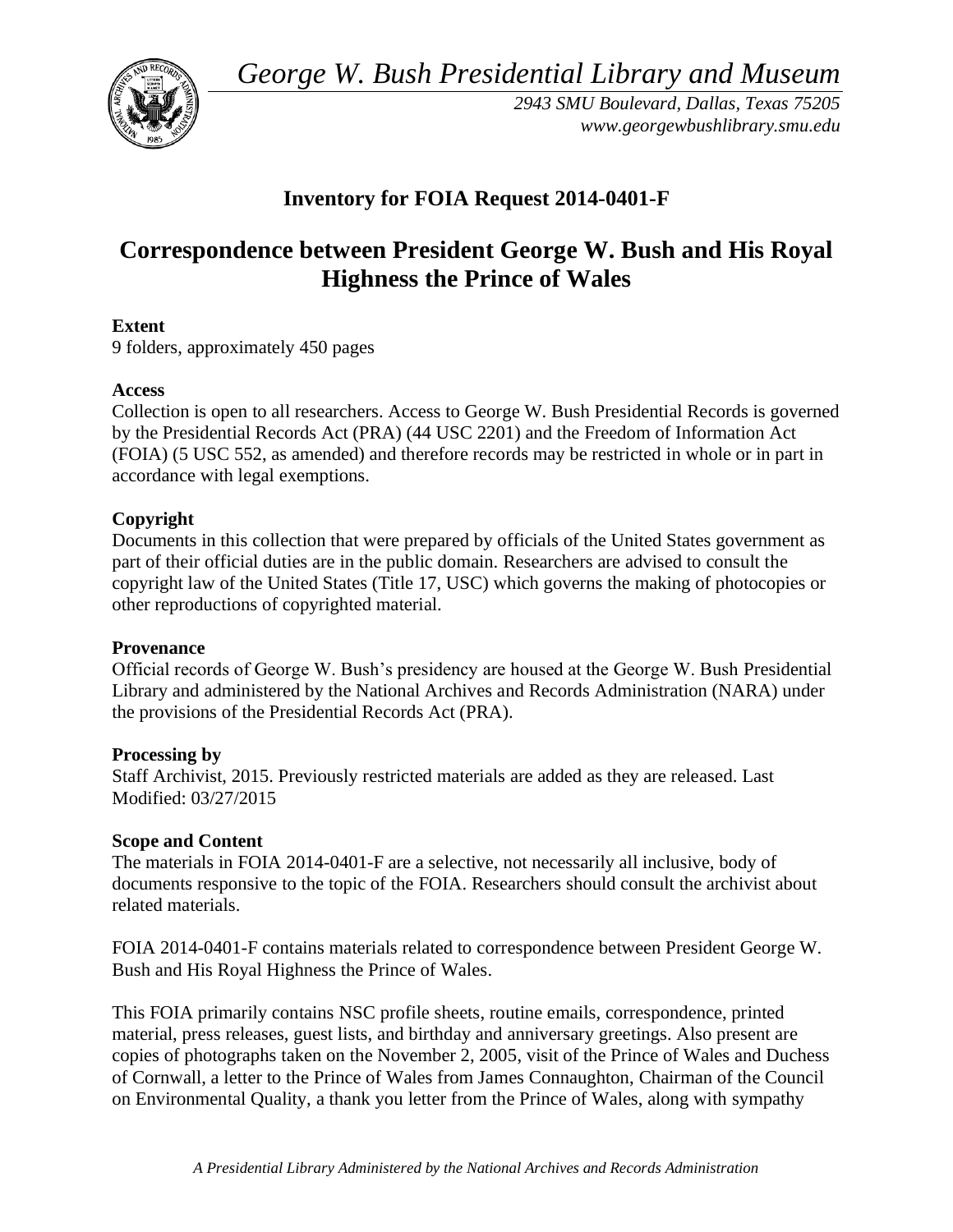messages about Hurricane Katrina damage. Correspondence includes mail from the public, agency heads, and members of Congress concerning a variety of topics; from the direction of policy in Iraq to the Brothers to the Rescue tragedy. In addition, there are guest lists from conferences, receptions, and White House dinners.

 It should be noted that many of the documents listed here may have been closed due to National Security classification and/or exemptions of the Freedom of Information Act.

#### **System of Arrangement**

 The materials in FOIA 2014-0401-F are a systematic body of documents responsive to the topic of the FOIA. Researchers should consult an archivist about related materials.

Documents responsive to this FOIA were found in these collection areas – White House Office of Records Management (WHORM) Subject Files and Staff Member Office files (SMOF).

 Staff Member Office Files are maintained at the folder level by staff members within their individual offices and document all levels of administration activity.

Staff Member Office Files are processed at the folder level, that is, individual documents are not selected and removed from a folder for processing. While this method maintains folder integrity, it frequently results in the incidental processing of documents that are not wholly responsive to the subject area.

WHORM Subject Files are processed at the document level.

 The WHORM Subject File compiled by the White House Office of Records Management is comprised of a series of documents assigned a letter/number combination and filed in a subject category. A complete listing of the subject categories including a detailed description of each category is available in our research room and on our website at <www.georgewbushlibrary.smu.edu>

The following is a list of documents and folders processed in response to FOIA 2014-0401-F:

#### **Records Management, White House Office of**

 Subject Files – FG-006-03A (Chief of Staff, Office Files) 672826 715175 766166 Subject Files – NR003 (Forests, National Forests, Reforestation, Wilderness Areas) 744595 Subject Files – PP-010 (Messages received by the President) 677741